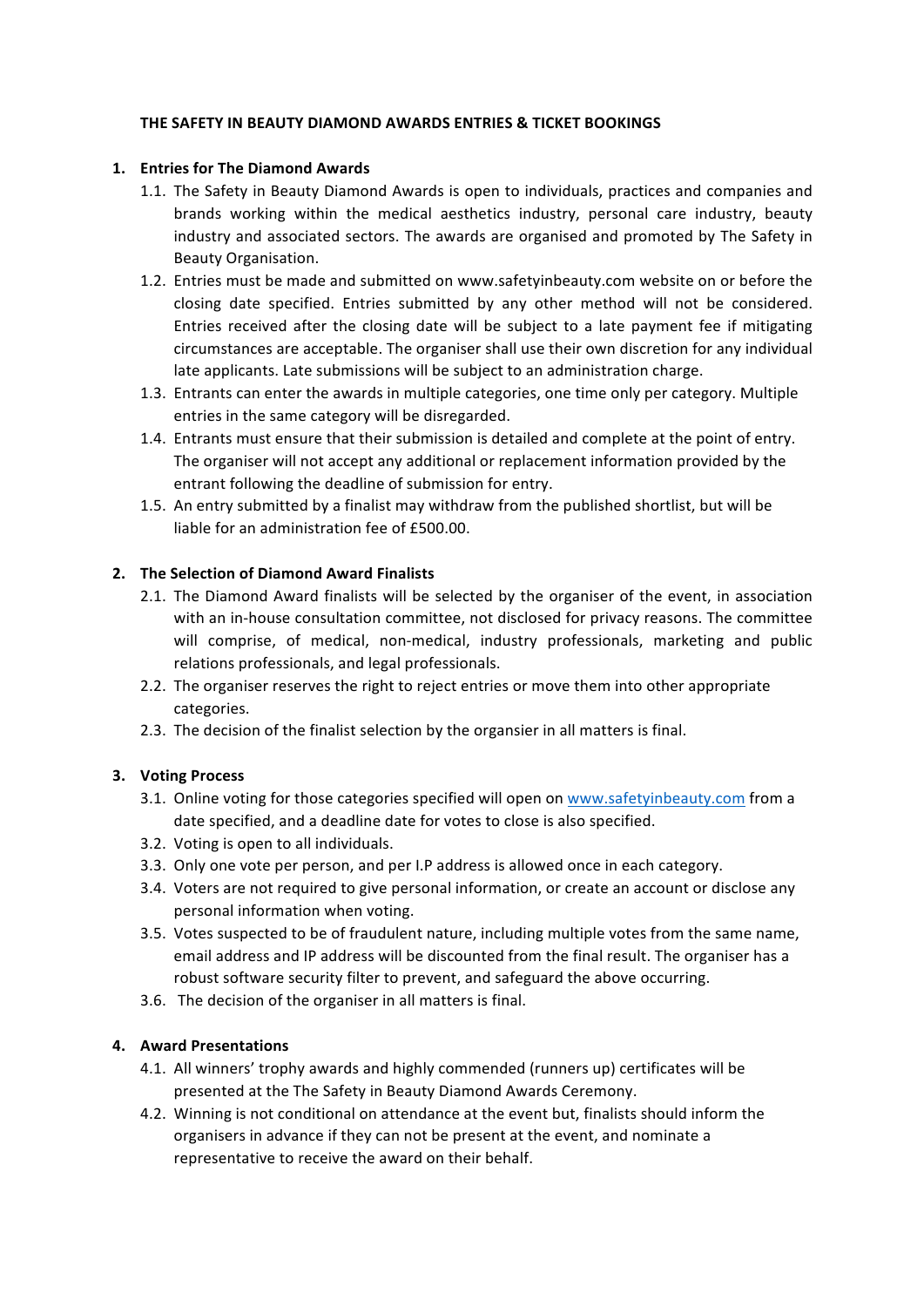- 4.3. Each category Winner will receive an award trophy engraved with their name or company name. Additional engraved trophies can be ordered (at additional cost) after the event.
- 4.4. Each category winner may have their award presented in person, by a commercial sponsor/partner of The Diamond Awards.
- 4.5. Highly Commended Awards will be announced on the night and certificates sent out following the event. Additional certificates (with optional framing) can be ordered at an additional cost after the event.
- 4.6. The views of any presenter, speaker or entertainer appearing at the event will be the views solely of the speaker concerned and the organiser accepts no responsibility for them.
- 4.7. The organiser reserves the right to rescind and withdraw any award, if the recipient enters into any activity or matter whereby the organiser and the event are brought into disrepute, such as a personal or professional legal matter, or a criminal conviction or pending court case, a pending investigation by a regulatory authority, negative press and media relating to an individual, business or a brand, anti-social behaviour or misconduct on social media that amounts to racism, sexism, or harassment or bullying of any nature.

#### **5. Ticket Bookings and purchases**

- 5.1. Access to The Diamond Awards ceremony is limited and entry is by purchased ticket only. Complimentary tickets are not available.
- 5.2. Tickets may be purchased on-line at www.safetyinbeauty.com on an individual basis, or as a table, or group booking, alternatively ticket requests can also be purchased directly by contacting antonia@thecosmediccoach.com
- 5.3. We cannot guarantee ticket availability for all requests. When all tickets have been sold, bookings will be closed, and a stand by waiting list will be implemented. All notifications as such will be made visible on the www.safetyinbeauty.com website, and on social media.
- 5.4. When purchasing tickets via the website, all details must be clearly displayed including full contact information, address for postage of tickets, telephone, email, and all dietary requirements and special request details, The organiser accepts no liability for any omission made for this information by a customer, and cannot guarantee the safe dispatch of any tickets due to any errors of information supplied on booking form, or any omissions.
- 5.5. The organiser cannot guarantee any dietary requests if the purchaser has not submitted specific information on a booking form.
- 5.6. The organiser accepts no liability for any allergies, which have not been communicated on a ticket booking form, thus prohibiting the organiser to communicate any such information to catering staff and event management staff at the awards ceremony venue.
- 5.7. The organiser agrees and undertakes that it will:
	- 5.7.1. Submit a list of all guests attending the event and their dietary requirements no later than 14 days before the date of the event to the awards ceremony venue.
	- 5.7.2. Obtain such consents as may be necessary under current Data Protection legislation to allow for the publication of their guests' details on The Diamond Awards table plan published on the date of the event.
- 5.8. All tickets must be paid for in advance of the event. The organiser reserves the right to refuse entry to anyone holding a ticket that has not been paid for, or to anyone at the event without a ticket and proof of purchase.
- 5.9. In the unlikely event that The Diamond Awards Event is postponed or cancelled due to *force majeure*, natural causes directly and exclusively without human intervention and that could not have been prevented by any amount of foresight and pains and care reasonably to have